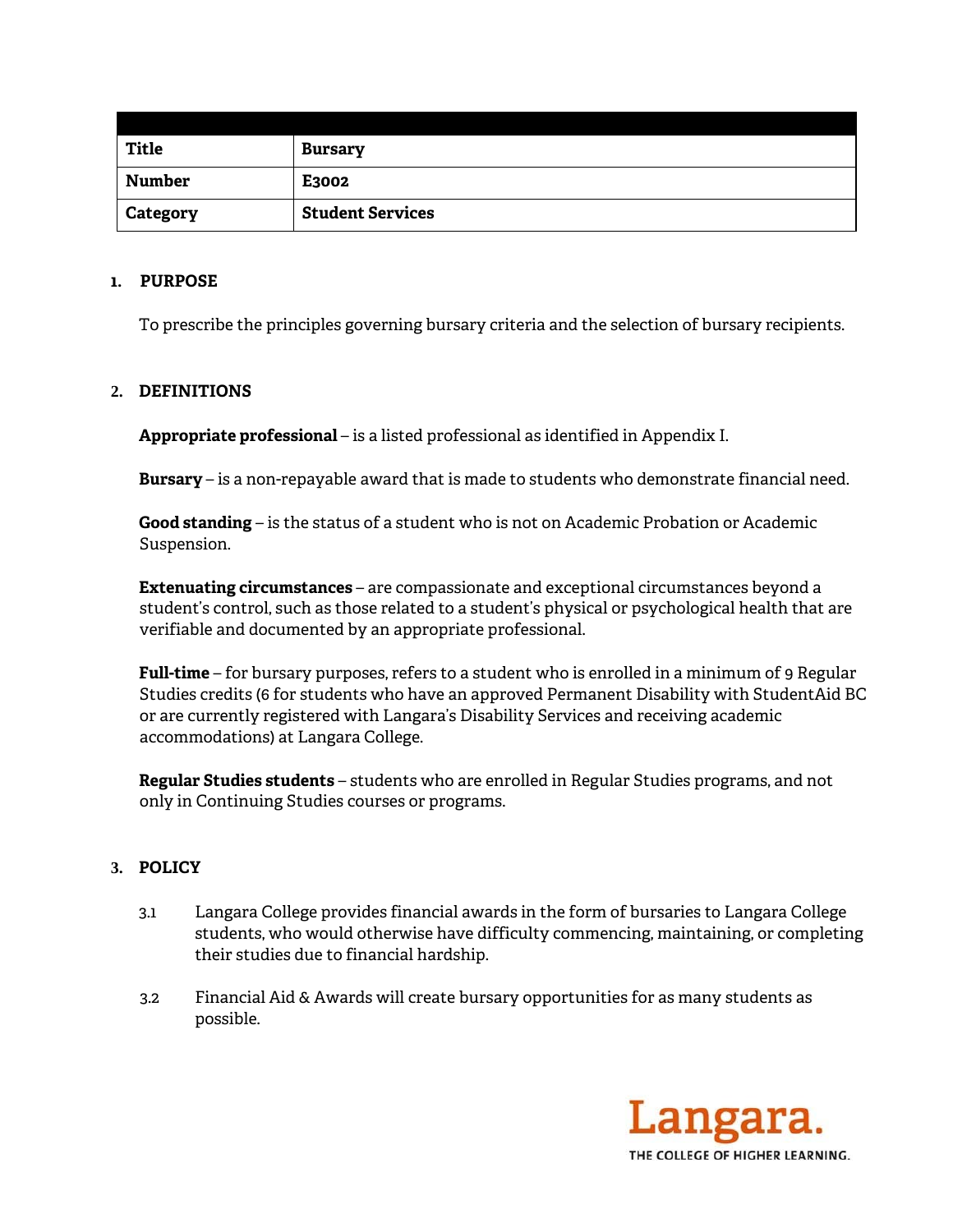- 3.3 Bursaries are not expected to be a student's sole or major source of support.
- 3.4 Bursary recipients will satisfy all criteria specified by a donor, unless the donor agrees to waive those criteria.
- 3.5 Unless specified by the donor, bursary recipients will:
	- a) be in good standing at the College;
	- b) be full-time Regular Studies students in the semester for which the bursary will be received;
	- c) be Canadian citizens, permanent residents or have protected person status; and
	- d) have an assessed financial need for the term in which they are receiving funds, according to bursary assessment practices.
- 3.6 Bursary applications are subject to audit by the Financial Aid & Awards Office. Any misrepresentation given by the student may result in disqualification for existing or future Langara funding and/or disciplinary action. Refusal to participate in the audit may also result in disqualification for College funding and/or disciplinary action.
- 3.7 Students can appeal bursary decisions if they have extenuating circumstances, or ask for a reassessment if their situation changes during the bursary term.

### **4. RESPONSIBILITY**

For inquiries relating to this policy, contact the Dean, Student Services and Registrar.

#### **5. REGULATIONS/PROCEDURES**

Appendix I – List of Appropriate Professionals

| <b>History / Revision</b> |                   |  |
|---------------------------|-------------------|--|
| Origination Date          | February 22, 2005 |  |
| Amendment Date            | November 17, 2015 |  |
| Next Review Date          | November 17, 2018 |  |